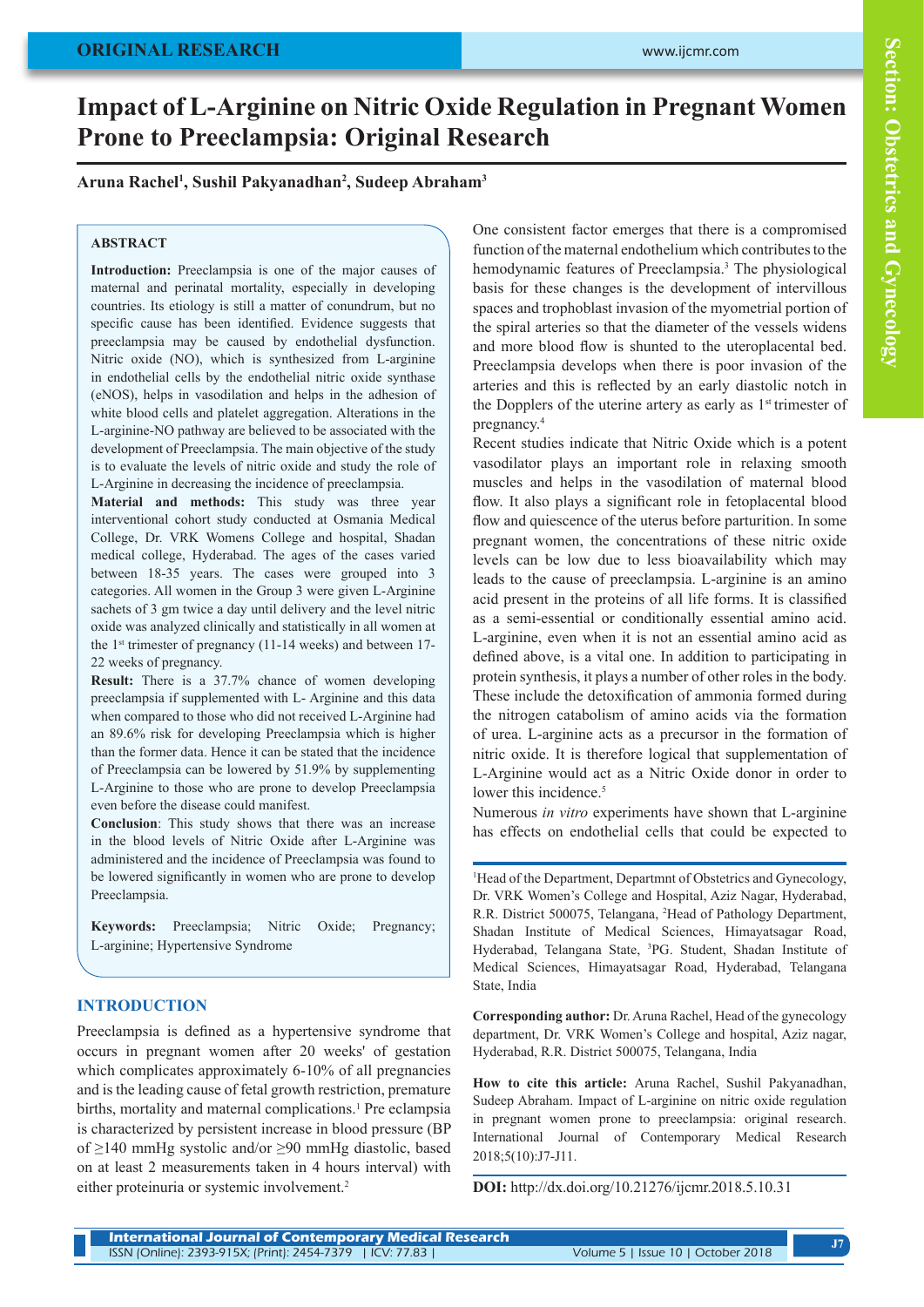inhibit cardiovascular disease. Inferences have been drawn from these studies suggesting that L-arginine, through its nitric oxide activity, especially in the endothelial cells of the blood vessels, inhibits vasoconstriction, thrombolytic activity, cell proliferation, inflammation and other activities that promote cardiovascular disease.<sup>6</sup>

The women who are prone to develop Preeclampsia are recognized by abnormal wave patterns in Doppler ultrasound between 17-20 weeks of pregnancy and even as early as the 1<sup>st</sup> Trimester (between 11-14 weeks) of pregnancy.<sup>7</sup> This is based on the principle that there is reduced uteroplacental perfusion as a result of abnormal trophoblast invasion of the spiral arterioles.<sup>8</sup> A Doppler study done in the 1<sup>st</sup> Trimester and between 17-20 weeks of gestation and blood estimates of these enzymes would help recruit women who are prone to develop preeclampsia in this study.<sup>9</sup> The use of Doppler studies is time tested and this modality is routinely used nowadays to predict woman who are likely to develop preeclampsia during their pregnancy.10 From the present study, it is observed that doppler diagnosis is not the only method of screening for preeclampsia but there are several other screening tests like serum nitrate levels that could predict preeclampsia in woman.

It would also emerge from this study that how far the supplementation of L-Arginine, a nitric oxide donor would help in reducing the incidence of preeclampsia. This study would also open doors for better management of this elusive disorder of pregnancy by a way of supplementation of not only nitric oxide donors, calcium, low dose aspirin but also antioxidants for which larger and more extensive studies could be undertaken. In the present study we checked nitric oxide levels in pregnant women and investigated the role of L-Arginine in lowering the incidence of preeclampsia.

## **MATERIAL AND METHODS**

This study was a three year interventional cohort study conducted at Osmania Medical College, Dr. VRK Womens College and hospital, Shadan medical college, Hyderabad. The ages of the cases varied between 18-35 years and older women were excluded from the study as age related factors can contribute to the development of hypertension in pregnancy. Only primigravidae were recruited for this study. All the patients those were diagnosed with the abnormal doppler were considered for further estimation of nitric oxide levels in the blood serum of first trimester pregnant women. All cases were grouped into 3 categories, Group 1 (Normal Doppler), Group 2 (Abnormal Doppler with no L-Arginine supplementation), Group 3a (Abnormal Doppler with supplementation of L- Arginine at around the  $17<sup>th</sup>$  week of

pregnancy), Group 3b (Repeat blood biochemistry of Group 3a women who received L-Arginine). All women in the Group 3 were given L-Arginine sachets of 3 gms twice a day until delivery, in addition to their regular supplementation of Iron, Calcium, Folic acid and multivitamins (Women in Groups 1, 2, and 3 received regular supplementation of Iron Calcium and Folic acid). All the blood levels were repeated in Group 3 after the 32nd week of gestation to form a Group 3b in order to see whether there was any statistically significant improvement in the above blood levels more especially serum nitric oxide levels to know whether the nitric oxide levels were increased or not after the use of L-Arginine was administered. These levels were analyzed in all women at the 1st Trimester of pregnancy (11-14 weeks) and between 17-22 weeks. In all the cases placenta was sent for histopathology.

**Ethical Approval:** The protocol was first sent to the Ethical Committee of Osmania Medical College and approval was obtained as the study involved administering a drug. A written informed consent was taken from pregnant women in their own language prior to enrollment of the cases into the study.

#### **Nitric Oxide Estimation**

Doppler Ultrasound of the Uterine Arteries was analyzed in all women. To the collected serum Griess reagent (1% sulfanilamide and 0.1% *n*-(1-naphthyl) ethylenediamine dihydrochloride in 5%  $H_3PO_4$ ; Sigma, St. Louis, MO) was added and incubated for 10 mins at room temperature. Read absorbance with a spectrophotometer at 570 nm.

#### **STATISTICAL ANALYSIS**

Descriptive statistics were calculated for all variables. Mean values were compared across groups by ANOVA with post hoc test LSD/t test. Pre and post values were compared by paired 't' test. To study the associations with categorical variables, chi square test is used. Level of significance is considered as 0.05. SPSS version 19.0 is used.

## **RESULTS**

The main agenda of estimating serum nitric oxide levels in the present study revealed that very low levels of 'NO' i.e. 0.76 umol/L and 0.52 umol/L in women who were prone to develop Preeclampsia (Group 2 and 3a). Whereas the 'NO' levels in normal group (Group1) was shown with 2.00 umol/L. The patients of Group 3b; who were supplemented with L-Arginine showed a mean of 2.15 umol/L which is statistically significant with the *p*-value of < 0.001.1. In Group 1 (Normal Dopplers) when the NO levels were  $\leq 2$ umol/L (17 cases) 41.2% developed Hypertension (Table 1a and b) and when the levels were  $\geq 2$  umol/L (30 cases) no

| <b>Group No</b>                                                                        | No. of women | <b>Mean Value</b><br>(umol/L) | <b>Std.</b> deviation | Std. error | $p$ -value   |
|----------------------------------------------------------------------------------------|--------------|-------------------------------|-----------------------|------------|--------------|
|                                                                                        | 47           | 2.0045                        | 1.18303               | 0.17256    | ${}_{0.001}$ |
|                                                                                        | 50           | 0.7690                        | 0.65478               | 0.09260    | ${}_{0.001}$ |
| 3A                                                                                     | 83           | 0.5298                        | 0.36077               | 0.03960    | ${}_{0.001}$ |
| 3B                                                                                     | 60           | 2.1502                        | 0.7426                | 0.09557    | ${}< 0.001$  |
| <b>Table-1a:</b> Comparison between normal and preeclamptic women with normal doppler. |              |                               |                       |            |              |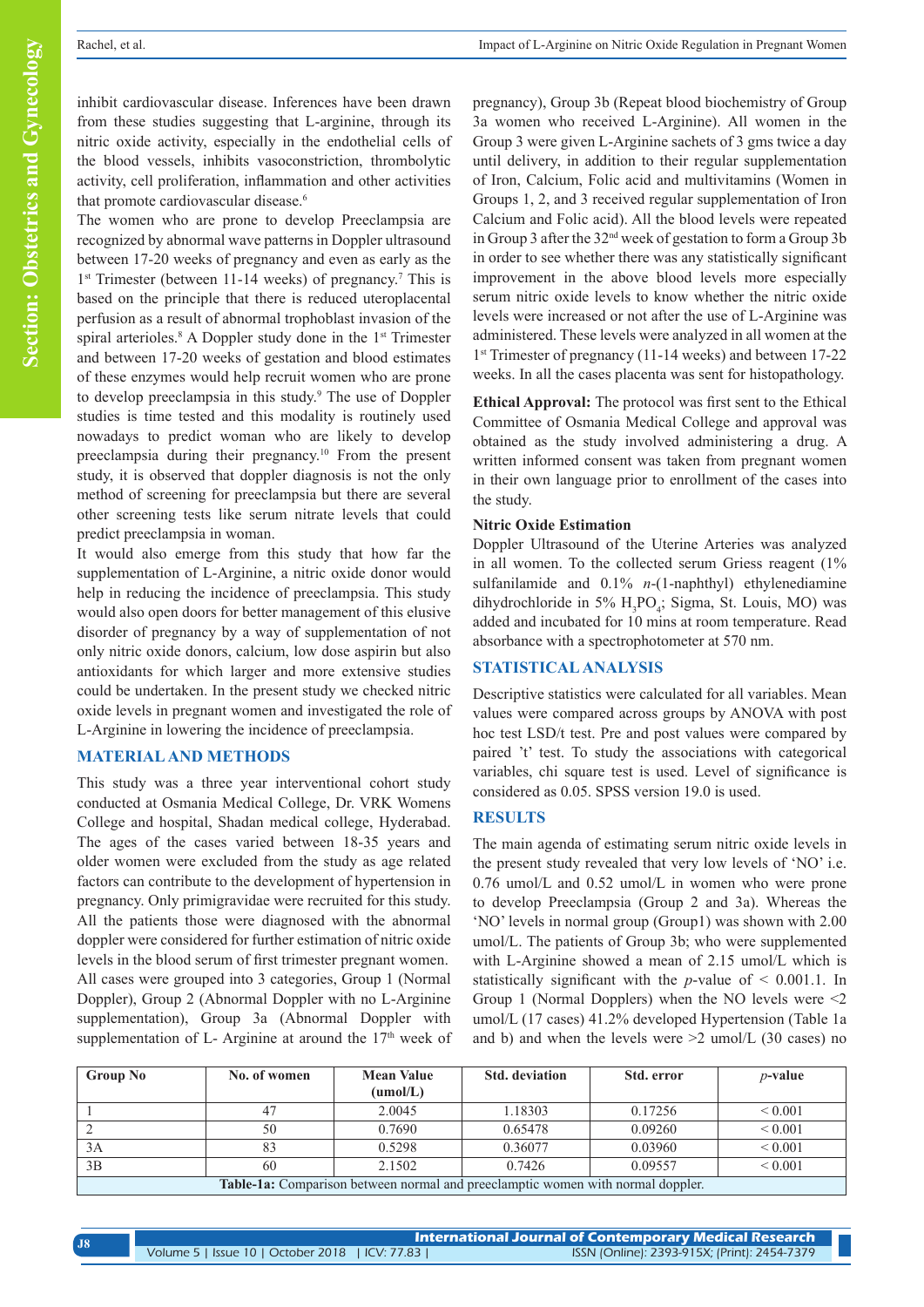| Crosstab <sup>a</sup>                                      |       |                 |                     |              |        |  |
|------------------------------------------------------------|-------|-----------------|---------------------|--------------|--------|--|
|                                                            |       |                 | <b>Hypertension</b> | <b>Total</b> |        |  |
|                                                            |       |                 | <b>Normal</b>       | <b>HTN</b>   |        |  |
| Nog                                                        | $<$ 2 | Count           | 10                  | 7            | 17     |  |
|                                                            |       | $\%$ within nog | 58.8%               | 41.2%        | 100.0% |  |
|                                                            | $>=2$ | Count           | 30                  |              | 30     |  |
|                                                            |       | $%$ within nog  | 100.0%              | $0.0\%$      | 100.0% |  |
| Total                                                      |       | Count           | 40                  |              | 47     |  |
|                                                            |       | $%$ within nog  | 85.1%               | 14.9%        | 100.0% |  |
| a. group $= 1$                                             |       |                 |                     |              |        |  |
| Table-1b: Group 1 normal dopplers patients with the hyper- |       |                 |                     |              |        |  |
| tension.                                                   |       |                 |                     |              |        |  |

| Crosstabulation                                            |                               |              |          |                               |              |  |
|------------------------------------------------------------|-------------------------------|--------------|----------|-------------------------------|--------------|--|
|                                                            |                               |              | nog      |                               | <b>Total</b> |  |
|                                                            |                               |              | $\leq$ 2 | $>=2$                         |              |  |
| grp                                                        |                               | Count        | 17       | 30                            | 47           |  |
|                                                            |                               | % within grp | 36.2%    | 63.8%                         | 100.0%       |  |
|                                                            | $\mathfrak{D}_{\mathfrak{p}}$ | Count        | 48       | $\mathfrak{D}_{\mathfrak{p}}$ | 50           |  |
|                                                            |                               | % within grp | 96.0%    | $4.0\%$                       | 100.0%       |  |
|                                                            | 3                             | Count        | 82       |                               | 83           |  |
|                                                            |                               | % within grp | 98.8%    | $1.2\%$                       | 100.0%       |  |
| Total                                                      |                               | Count        | 147      | 33                            | 180          |  |
|                                                            |                               | % within grp | 81.7%    | 18.3%                         | 100.0%       |  |
| Table-2: Before supplementation of L- Arginine in Group 1. |                               |              |          |                               |              |  |

| nog * nofg Crosstabulation                              |          |                |              |              |        |  |
|---------------------------------------------------------|----------|----------------|--------------|--------------|--------|--|
|                                                         |          | Nofg           |              | <b>Total</b> |        |  |
|                                                         |          |                | $\leq$ 2     | $>=2$        |        |  |
| Nog                                                     | $\leq$ 2 | Count          | 2.1          | 38           | 59     |  |
|                                                         |          | $%$ within nog | 35.6%        | 64.4%        | 100.0% |  |
|                                                         | $>=2$    | Count          | $\mathbf{0}$ |              |        |  |
|                                                         |          | $%$ within nog | $.0\%$       | 100.0%       | 100.0% |  |
| Total                                                   |          | Count          | 2.1          | 39           | 60     |  |
| Table-3: After supplementation of L-Arginine in Group 1 |          |                |              |              |        |  |

| Crosstab <sup>a</sup>                                 |       |                |                             |       |               |  |
|-------------------------------------------------------|-------|----------------|-----------------------------|-------|---------------|--|
|                                                       |       |                | <b>Hypertension</b>         |       | <b>Total</b>  |  |
|                                                       |       |                | <b>HTN</b><br><b>Normal</b> |       |               |  |
| Nog                                                   | $<$ 2 | Count          | 5                           | 43    | 48            |  |
|                                                       |       | $%$ within nog | $10.4\%$                    | 89.6% | 100.0%        |  |
|                                                       | $>=2$ | Count          |                             |       | $\mathcal{D}$ |  |
|                                                       |       | $%$ within nog | 50.0%                       | 50.0% | 100.0%        |  |
| Total                                                 |       | Count          | 6                           | 44    | 50            |  |
|                                                       |       | $%$ within nog | 12.0%                       | 88.0% | 100.0%        |  |
| Table-4a: Group 2- Comparison between normal and pre- |       |                |                             |       |               |  |
| eclamptic women without L-Arginine supplementation.   |       |                |                             |       |               |  |

patient developed Hypertension. Before supplementation, 63.8% cases showed normal values of >2 umol/l in Group 1 (Table 2) whereas only 4% and 1.2% cases showed values > 2 umol/l in Groups 2 and 3 respectively. After drug administration 64.4% cases showed with elevated levels of 'NO' (>2 umol/l (Table 3) which implies that L-Arginine does play an important role in increasing the levels of Nitric oxide in the blood.

Preeclampsia as compared to those who have not received

| Crosstab <sup>a</sup>                              |       |                          |                     |            |              |
|----------------------------------------------------|-------|--------------------------|---------------------|------------|--------------|
|                                                    |       |                          | <b>Hypertension</b> |            | <b>Total</b> |
|                                                    |       |                          | <b>Normal</b>       | <b>HTN</b> |              |
| nog                                                | $<$ 2 | Count                    | 43                  | 26         | 69           |
|                                                    |       | $%$ within nog           | 62.3%               | 37.7%      | 100.0%       |
|                                                    | $>=2$ | Count                    |                     |            |              |
|                                                    |       | $\frac{6}{9}$ within nog | 100.0%              | $.0\%$     | 100.0%       |
| Total                                              |       | Count                    | 44                  | 26         | 70           |
|                                                    |       | $%$ within nog           | 62.9%               | 37.1%      | 100.0%       |
| Table-4b: Results of Group 3 with supplementation. |       |                          |                     |            |              |

| Crosstab                                              |                                |                |                     |            |              |  |
|-------------------------------------------------------|--------------------------------|----------------|---------------------|------------|--------------|--|
|                                                       |                                |                | <b>Hypertension</b> |            | <b>Total</b> |  |
|                                                       |                                |                | <b>Normal</b>       | <b>HTN</b> |              |  |
| Nog                                                   | $<$ 2                          | Count          | 58                  | 76         | 134          |  |
|                                                       |                                | $%$ within nog | 43.3%               | 56.7%      | 100.0%       |  |
|                                                       | $>=2$                          | Count          | 32                  |            | 33           |  |
|                                                       |                                | $%$ within nog | 97.0%               | $3.0\%$    | 100.0%       |  |
| Total                                                 |                                | Count          | 90                  | 77         | 167          |  |
|                                                       | % within nog<br>53.9%<br>46.1% |                |                     |            | 100.0%       |  |
| Table-5: Comparison between normal and preeclamptic   |                                |                |                     |            |              |  |
| women before and after supplementation of L-Arginine. |                                |                |                     |            |              |  |

L-Arginine (Group 2) has 89.6% risk for developing Preeclampsia (Table 4a). It can therefore say that the incidence of Preeclampsia can be lowered by 51.9% by giving L-Arginine to those who are prone to develop Preeclampsia even before the disease is manifested. L-Arginine which is a Nitric Oxide donor if supplemented in those who are in Group 3 have a 37.7% (Table 4b) chance for developing preeclampsia was reduced to zero percentage.

In case of less 'NO' levels i.e. <2 umol/L, 56.7% developed Hypertension (Table 5) and when the 'NO' levels were  $> 2$ umol/L only 3% of the patients developed Hypertension**.** In Group 3, out of 70 cases only 1 had a 'NO' value of  $> 2$ umol/L who did not develop Hypertension and the remaining 69 cases had 'NO' value of  $\leq$  2 umol/L, 37.7% cases had hypertension. It can therefore be stated categorically that the levels of 'NO' in the blood has a statistical significant correlation between the development of hypertension and with 'NO' values are less than 2 umol/L. The predictive indices for 'NO' for the development of hypertension have a sensitivity of 95.8% and a specificity of 85.1%. The positive predictive value was  $89.6\%$  (if the value is abnormal i.e  $\leq$ 2umol/L) and the negative predictive value was 96.1% (if the value is normal i.e  $> 2$ umol/L).

The histopathological results revealed that the placenta was normal except in 20 cases which showed infarcts and calcification and in these 20 cases 18 preeclampsia women who did not receive L-Arginine and 2 cases with preeclampsia who received L-Arginine.

# **DISCUSSION**

The role of nitric oxide in the pathogenesis of Preeclampsia was studied by Seligman SP et al<sup>11</sup> concluded that the circulating levels of nitrite are decreased in women with preeclampsia. The present study also concurs with the work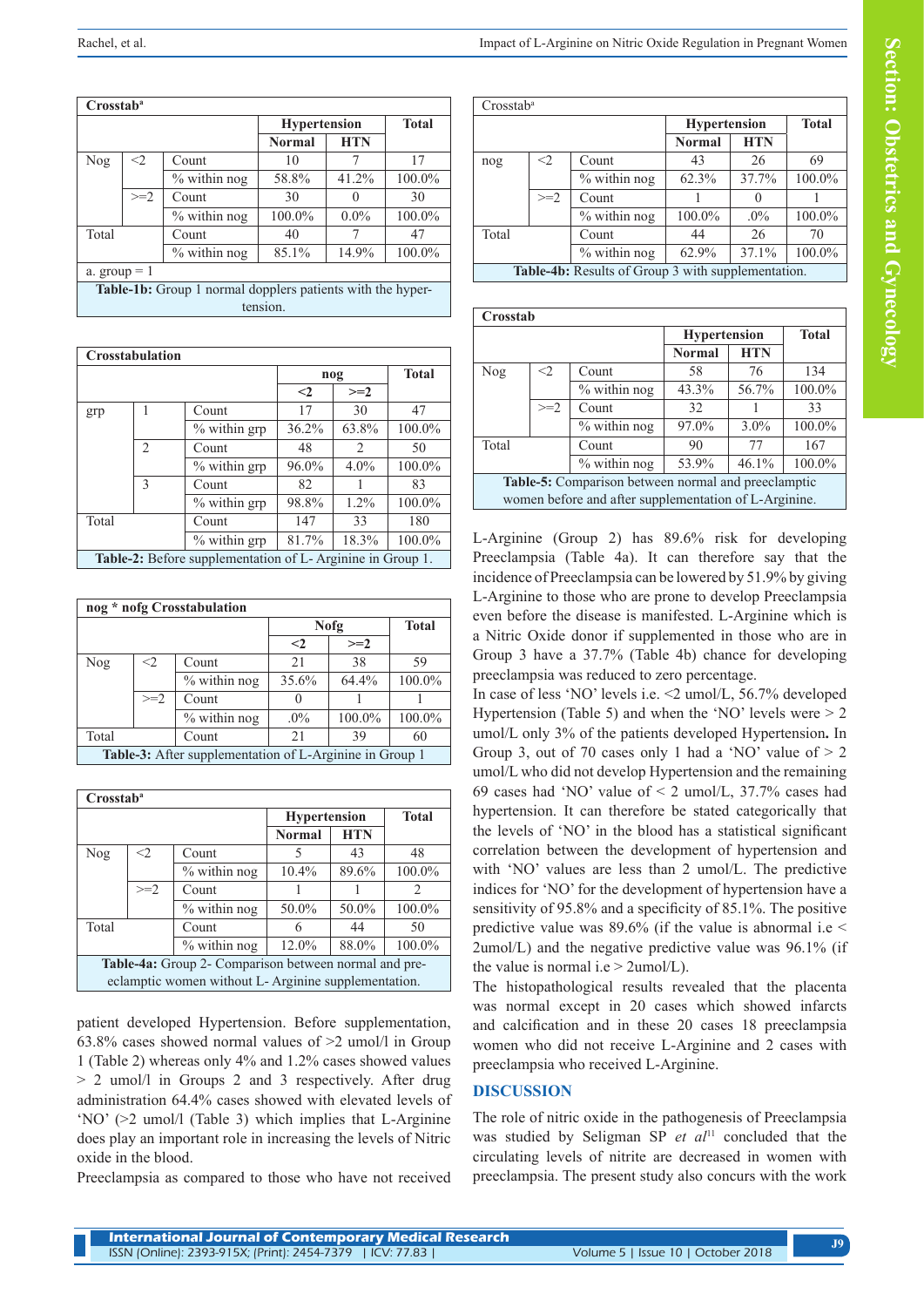done. The possible explanation is a compromised function of maternal endothelium that contributes to the hemodynamic features of preeclampsia, i.e. vasoconstriction with increased peripheral resistance and hypertension [12]. Isolated small arteries from women with preeclampsia demonstrate impaired endothelium dependent vasodilatation. Nitric oxide a potent endothelial-derived vasodilator synthesized by constitutive nitric oxide synthase (NOS-3) from L-arginine, was shown to modulate peripheral vascular tone.13 The findings in the by Facchinetti F, *et al.*<sup>14</sup> study partially supports the hypothesis that preeclampsia is characterized by a dysfunction of the L-Arginine – Nitric Oxide pathway, which provides a base of the present study. Our study could be compared with a study conducted by Rytlewski K, et al.<sup>15</sup> who concluded that L-Arginine supplementation decreased blood pressure in women with preeclampsia through increased endothelial synthesis and/or bioavailability of nitric oxide. In this present study there is a correlation between the development of Preeclampsia and the levels of plasma nitric oxide levels which shows its significance in lowering preeclampsia. Also, a step further analysis of 50 women who were apparently normal pregnancy with normal Dopplers and having majority of them had normal Nitric oxide levels, followed their pregnancy outcome, development of preeclampsia and they were not supplemented with L-Arginine. The results of the present study is substantiated by a study conducted by Hudicek- Martincic G *et al*. 16 on Nitric Oxide during pregnancy and delivery suggested that higher levels of Nitric oxide are utilized in pathological conditions of pregnancy like IUGR preeclampsia and preterm labour. Another case from Khetsuriani T *et al*. 17 showed that during pregnancy the free Nitric oxide content was decreased by 10% and this was in unison with the present study too. The study conducted by Buhimschi IA *et al*, 18 where the nitric oxide pathway in preeclampsia was studied on rats who were infused NGnitro-L-Arginine (L-NAME) a nitric oxide synthase inhibitor which is used as an animal model for preeclampsia and the conclusion drawn from their work is that preeclampsia is a state of nitric oxide deficiency which is concurrent with our present study. Contrary results were seen in a study done by Hladunewich MA *et al*<sup>19</sup> where the Effect of L-Arginine therapy on Preeclampsia was observed. Despite a significant increase in postpartum serum Arginine levels, there were no significant blood pressures differences in both groups. A study based on the assumption that agents which increase nitric oxide may prevent Preeclampsia was conducted by Meher S *et al.*<sup>20</sup> They concluded that there was insufficient data for reliable conclusions. Another paper published by Lowe DT *et al.*13 reviewed the evidence that the primary dysfunction in preeclampsia is a relative dysfunction of available nitric oxide which correlates with our present study. This study also points to further scope of research in this field wherein pregnant women who are prone to develop Preeclampsia could be further evaluated with other nitric oxide donors like Isosorbide Dinitrate sublingually or Glyceryl trinitrate dermal patch. It also emerges that nitric oxide as said by several authors is indeed the molecule of the decade.

# **CONCLUSION**

It is concluded that there was statistical significance between L-Arginine supplementation and Nitric Oxide levels in women with preeclampsia. The study also shows that there was an increase in the blood levels of nitric oxide after L-Arginine supplementation and these women had lesser chances of developing preeclampsia compared to those who did not receive the L-Arginine supplementation. This study suggests the specificity of nitric oxide as a marker for the development of preeclampsia.

## **REFERENCES**

- 1. Adverse Perinatal Outcomes and Risk Factors for Preeclampsia in Women With Chronic Hypertension A Prospective Study. Lucy C. Chappell, Stephen Enye, Paul Seed, Annette L. Briley, Lucilla Poston, Andrew H. Shennan.
- 2. The etiology of Preeclampsia has been a subject of conundrum for researchers across the globe. Kattah AG, Garovic VD. The Management of Hypertension in Pregnancy. Advances in chronic kidney disease. 2013;20:229-239.
- 3. Powe CE, Levine RJ, Karumanchi SA. Preeclampsia, a disease of the maternal endothelium: the role of anti-angiogenic factors and implications for later cardiovascular disease. Circulation. 2011;123:10.
- 4. Whitley GSJ, Cartwright JE. Trophoblast-mediated spiral artery remodelling: a role for apoptosis. Journal of Anatomy. 2009;215:21-26.
- 5. Boeldt D, Bird I. Vascular Adaptation in Pregnancy and Endothelial Dysfunction in Preeclampsia. The Journal of endocrinology. 2017;232:R27-R44.
- 6. Tentolouris C, Tousoulis D, Davies GJ, et al. Serum cholesterol level, cigarette smoking, and vasomotor responses to L-arginine in narrowed epicardial coronary arteries. Amer J Cardiol. 2000; 85: 500-503.
- 7. Giordano R, Cacciatore A, Romano M, La Rosa B, Fonti I, Vigna R. Uterine artery Doppler flow studies in obstetric practice. Journal of Prenatal Medicine. 2010;4:59-62.
- 8. McCarthy AL, Woolfson RG, Raju SK, Poston L, Abnormal endothelial cell function of resistance arteries from women with preeclampsia. Am F Obstet Gynecol 1993; 168:1323-30.
- 9. Goetzinger KR, Zhong Y, Cahill AG, Odibo L, Macones GA, Odibo AO. The Efficiency of First-Trimester Uterine Artery Doppler, ADAM12, PAPP-A and Maternal Characteristics in the Prediction of Pre-Eclampsia. Journal of ultrasound in medicine : official journal of the American Institute of Ultrasound in Medicine. 2013;32:1593-1600.
- 10. Barati M, Shahbazian N, Ahmadi L, Masihi S. Diagnostic evaluation of uterine artery Doppler sonography for the prediction of adverse pregnancy outcomes. Journal of Research in Medical Sciences : The Official Journal of Isfahan University of Medical Sciences. 2014;19:515- 519.
- 11. Seligman SP, Buyon JP, Clancy RM, Young BK, Abramson SB. The role of nitric oxide in the pathogenesis of preeclampsia. Am J Obstet Gynecol.